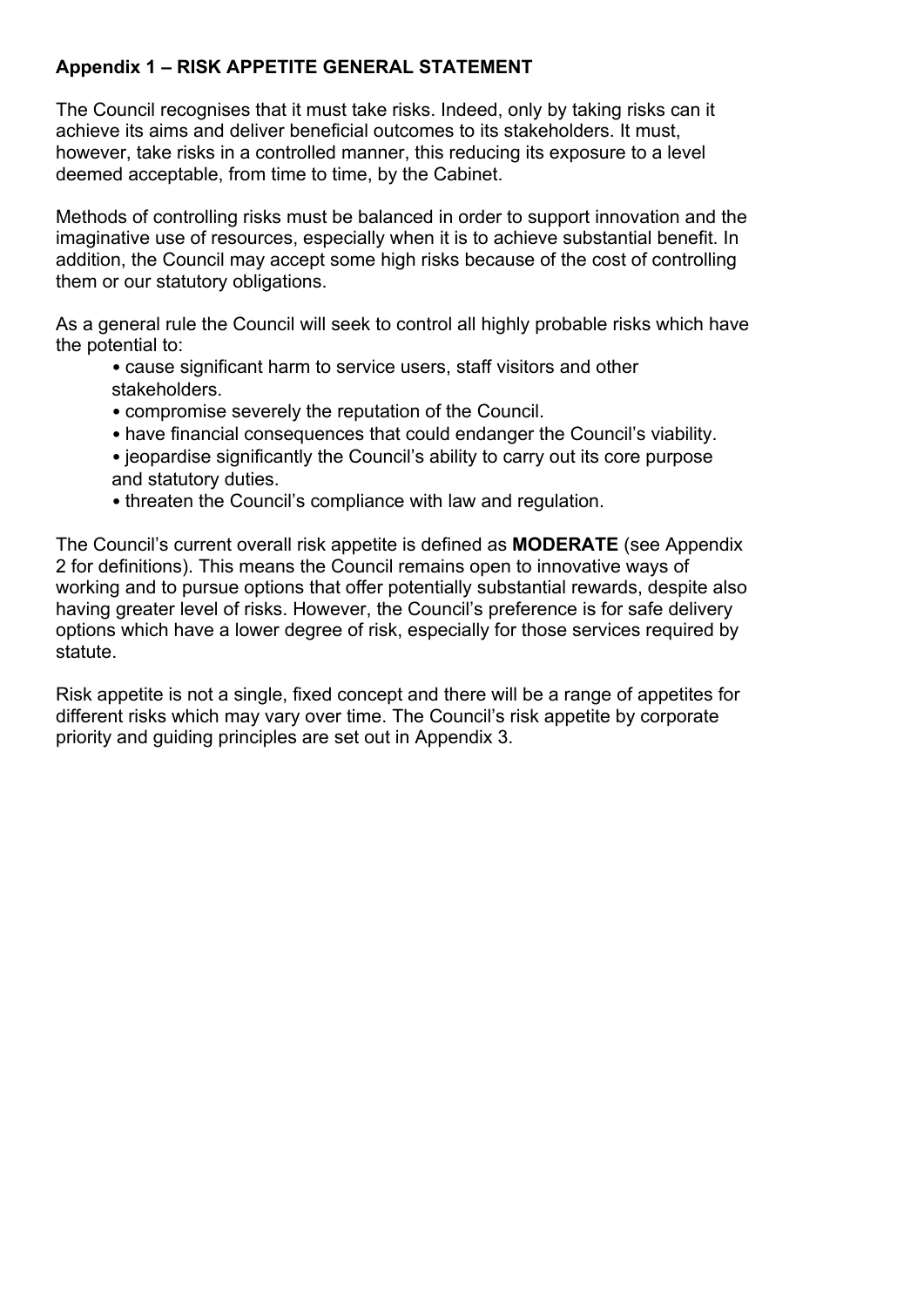## **Appendix 1A – Risk Appetite Definitions**

| Avoid    | No appetite. Not prepared to take risk.                                                                                                                                                                   |  |  |
|----------|-----------------------------------------------------------------------------------------------------------------------------------------------------------------------------------------------------------|--|--|
| Adverse  | Prepared to accept only the very lowest levels of risk, with the preference being for<br>ultra-safe delivery options, while recognizing that these will have little or no potential<br>for reward/return. |  |  |
| Cautious | Willing to accept some low risks, while maintaining an overall preference for safe<br>delivery options despite the probability of these having mostly restricted potential for<br>reward/return.          |  |  |
| Moderate | Tending always towards exposure to only modest levels of risk in order to achieve<br>acceptable outcomes.                                                                                                 |  |  |
| Open     | Prepared to consider all delivery options and select those with the highest<br>probability of productive outcomes, even when there are elevated levels of<br>associated risk.                             |  |  |
| Hungry   | Eager to seek original/creative/pioneering delivery options and to accept the<br>associated substantial risk levels in order to secure successful outcomes and<br>meaningful reward/return.               |  |  |